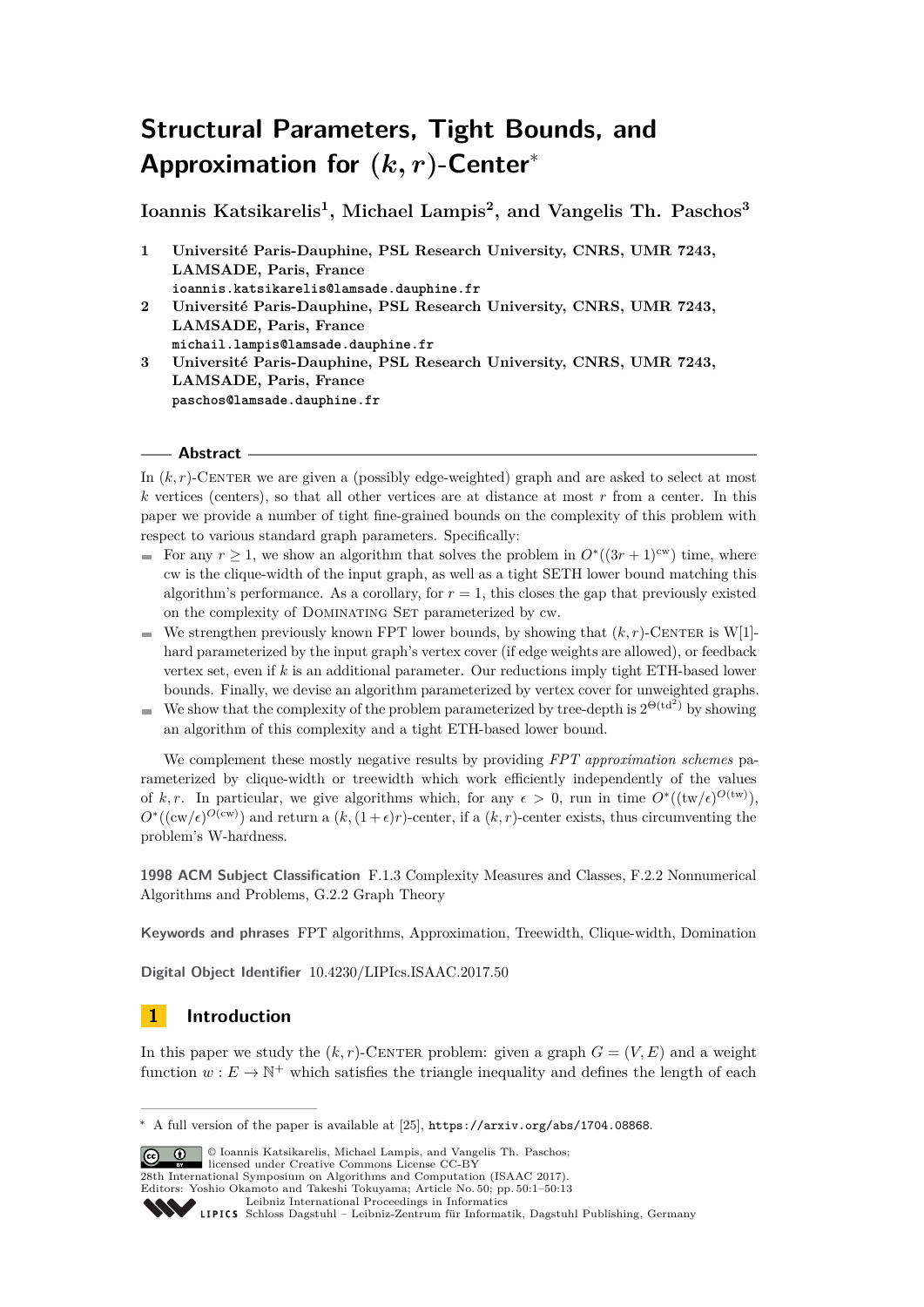edge, we are asked if there exists a set  $K$  (the *center-set*) of at most  $k$  vertices of  $V$ , so that  $∀u ∈ V \setminus K$  we have  $min_{v ∈ K} d(v, u) ≤ r$ , where  $d(v, u)$  denotes the shortest-path distance from *v* to *u* under weight function *w*. If *w* assigns weight 1 to all edges we say that we have an instance of un-weighted  $(k, r)$ -CENTER.  $(k, r)$ -CENTER is an extremely well-investigated optimization problem with numerous applications. It has a long history, especially from the point of view of approximation algorithms, where the objective is typically to minimize *r* for a given *k* [\[24,](#page-11-1) [46,](#page-12-1) [29,](#page-11-2) [19,](#page-11-3) [42,](#page-12-2) [31,](#page-11-4) [28,](#page-11-5) [1,](#page-10-0) [18\]](#page-11-6). The converse objective (minimizing *k* for a given *r*) has also been well-studied, with the problem being typically called *r*-DOMINATING SET in this case [\[11,](#page-11-7) [43,](#page-12-3) [36,](#page-12-4) [12\]](#page-11-8).

Because  $(k, r)$ -CENTER generalizes DOMINATING SET (which corresponds to the case  $r = 1$ ), the problem can already be seen to be hard, even to approximate (under standard complexity assumptions). In particular, the optimal *r* cannot be approximated in polynomial time by a factor better than 2 (even on planar graphs [\[19\]](#page-11-3)), while *k* cannot be approximated by a factor better than ln *n* [\[39\]](#page-12-5). Because of this hardness, we are strongly motivated to investigate the problem's complexity when the input graph has some restricted structure.

In this paper our goal is to perform a complete analysis of the complexity of  $(k, r)$ -CENTER that takes into account this input structure by using the framework of parameterized complexity. In particular, we provide *fine-grained* upper and lower bound results on the complexity of  $(k, r)$ -CENTER with respect to the most widely studied parameters that measure a graph's structure: treewidth **tw**, clique-width **cw**, tree-depth **td**, vertex cover **vc**, and feedback vertex set **fvs**. In addition to the intrinsic value of determining the precise complexity of  $(k, r)$ -CENTER, this approach is further motivated by the fact that FPT algorithms for this problem have often been used as building blocks for more elaborate approximation algorithms [\[16,](#page-11-9) [18\]](#page-11-6). Indeed, (some of) these questions have already been considered, but we provide a number of new results that build on and improve the current state of the art. Along the way, we also close a gap on the complexity of the flagship DOMINATING SET problem parameterized by clique-width. Specifically, we prove the following:

- $(k, r)$ -CENTER *can be solved (on unweighted graphs) in time*  $O^*((3r + 1)^{cw})$  *(if a cliquewidth expression is supplied with the input), but it cannot be solved in time*  $O^*(3r+1-\epsilon)$ <sup>*cw*</sup>) *for any (fixed)*  $r \geq 1$ *, unless the Strong Exponential Time Hypothesis (SETH)* [\[26,](#page-11-10) [27\]](#page-11-11) *fails.* The algorithmic result relies on standard techniques (dynamic programming on clique-width, fast subset convolution), as well as several problem-specific observations which are required to obtain the desired table size. The SETH lower bound follows from a direct reduction from SAT. A noteworthy consequence of our lower bound result is that, for the case of DOMINATING SET, it closes the gap between the complexity of the best *known algorithm*  $(O^*(4^{cw})$  *[\[9\]](#page-10-1)) and the best previously known lower bound*  $(O^*(3-\epsilon)^{cw})$ *[\[35\]](#page-12-6)).*
- $(k, r)$ -CENTER *cannot be solved in time*  $n^{o(vc+k)}$  *on edge-weighted graphs, or time*  $n^{o(fvs+k)}$  $\blacksquare$ *on unweighted graphs, unless the Exponential Time Hypothesis (ETH) is false.* It was already known that an FPT algorithm parameterized just by tw (for unbounded  $r$ ) is unlikely to be possible [\[10\]](#page-10-2). These results show that the same holds for the two more restrictive parameters fvs and vc, even if *k* is also added as a parameter. They are (asymptotically) tight, since it is easy to obtain  $O^*(n^{\text{fvs}})$ ,  $O^*(n^{\text{vc}})$ , and  $O^*(n^k)$  algorithms. We remark that  $(k, r)$ -CENTER is a rare example of a problem that turns out to be hard parameterized by vc. We complement these lower bounds by an FPT algorithm for the unweighted case, running in time  $O^*(5^{\text{vc}})$ .
- $(k, r)$ -CENTER *can be solved in time*  $O^*(2^{O(t d^2)})$  *for unweighted graphs, but if it can be*  $\overline{a}$ *solved in time*  $O^*(2^{o(td^2)})$ *, then the ETH is false.* Here the upper bound follows from known connections between a graph's tree-depth and its diameter, while the lower bound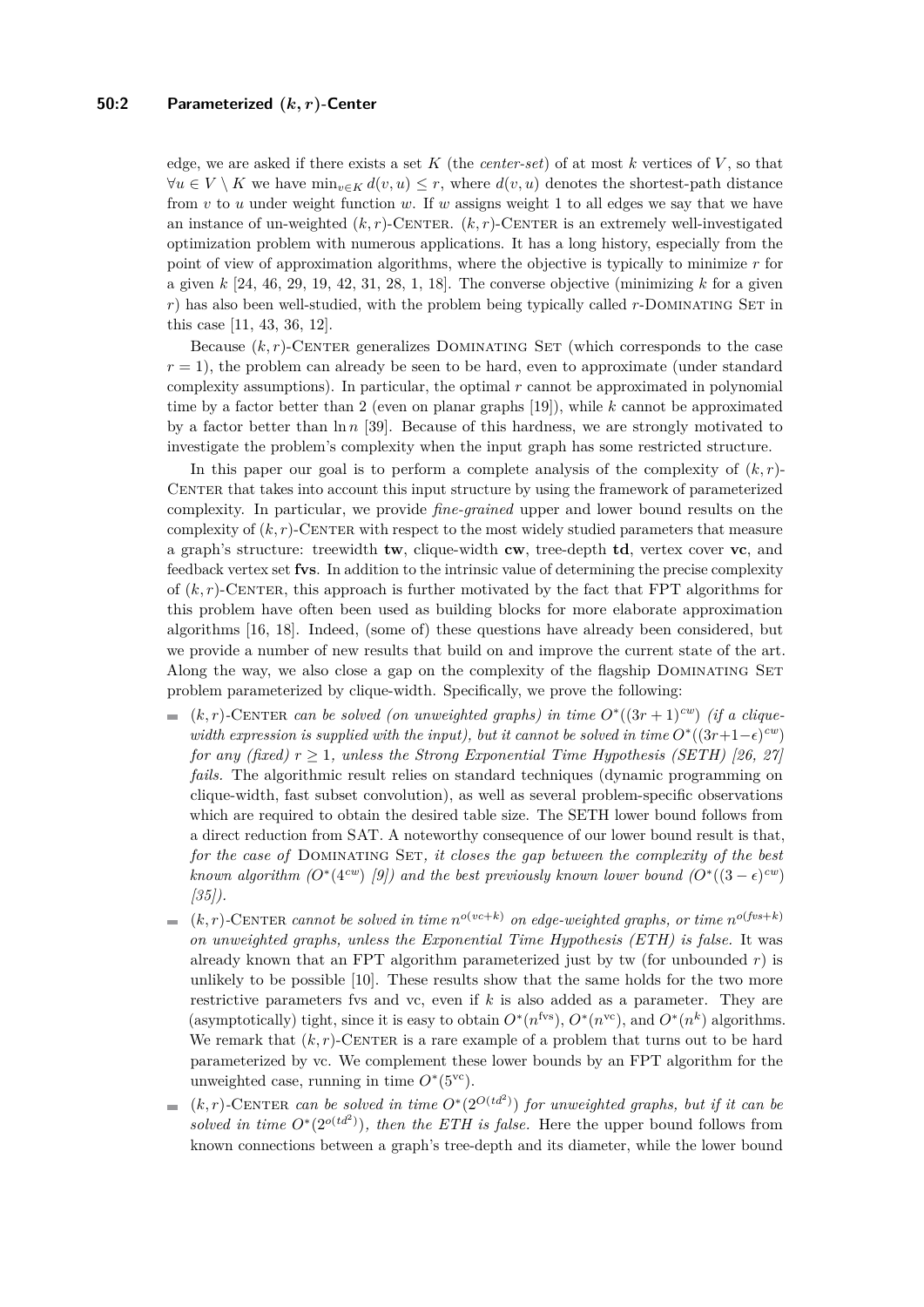

<span id="page-2-0"></span>**Figure 1** Relationships of parameters. Algorithmic results are inherited downwards, hardness results upwards.

<span id="page-2-1"></span>**Table 1** A summary of our results (theorem numbers) for all considered parameters. Initials  $u/w$ denote the unweighted/weighted variants of the problem.

|                | $_{\text{cw}}$ | tw      | fys    | $_{\rm td}$ | <b>VC</b> |
|----------------|----------------|---------|--------|-------------|-----------|
| FPT exact      | 3(w/u)         | 10(w/u) |        | (u)         | 6(u)      |
| FPT-AS         | 16(w/u)        | 13(w/u) |        |             |           |
| <b>SETH LB</b> | 1(u)           |         |        |             |           |
| ETH LB         |                |         | 5(w/u) | 8 (u)       | 4(w)      |
| $W[1]$ -hard   |                |         | 5(w/u) |             | (w)       |

follows from a reduction from 3-SAT. We remark that this is a somewhat uncommon example of a parameterized problem whose parameter dependence turns out to be exponential in the *square* of the parameter.

These results, together with the recent work of [\[10\]](#page-10-2) showing tight bounds of  $O^*((2r+1)^{tw})$ on the problem's complexity parameterized by tw, give a complete and often fine-grained, picture on  $(k, r)$ -CENTER for the most important graph parameters. One of the conclusions that can be drawn is that, as a consequence of the problem's hardness for vc (in the weighted case) and fvs, there are few cases where we can hope to obtain an FPT algorithm without bounding *r*: as *r* increases the complexity of exactly solving the problem quickly degenerates away from the case of DOMINATING SET, which is FPT for all considered parameters.

A further contribution of this paper is to complement this negative view by pointing out that it only applies if one insists on solving the problem *exactly*. If we allow algorithms that return a  $(1 + \epsilon)$ -approximation to the optimal *r*, for arbitrarily small  $\epsilon > 0$  and while respecting the given value of *k*, we obtain the following:

*There exist algorithms which, for any*  $\epsilon > 0$ , when given a graph that admits a  $(k, r)$ -center. *return a*  $(k, (1 + \epsilon)r)$ *-center in time*  $O<sup>*</sup>((tw/\epsilon)^{O(tw)})$ *, or*  $O<sup>*</sup>((cw/\epsilon)^{O(cw)})$ *, assuming a tree decomposition or clique-width expression is given in the input.*

The tw approximation algorithm is based on a technique introduced in [\[32\]](#page-11-12), while the cw algorithm relies on a new extension of an idea from [\[23\]](#page-11-13), which may be of independent interest. Thanks to these approximation algorithms, we arrive at an improved understanding of the complexity of  $(k, r)$ -CENTER by including the question of approximation, and obtain algorithms which continue to work efficiently even for large values of *r*. Figure [1](#page-2-0) illustrates the relationships between parameters and Table [1](#page-2-1) summarizes our results. We refer the reader to the full version [\[25\]](#page-11-0) for all omitted definitions, constructions and proofs.

**Related Work:** Our work follows upon recent work by [\[10\]](#page-10-2), which showed that  $(k, r)$ -CENTER can be solved in  $O^*(2r+1)$ <sup>tw</sup>), but not faster (under SETH), while its connected variant can be solved in  $O^*(2r+2)$ <sup>tw</sup>), but not faster. This paper in turn generalized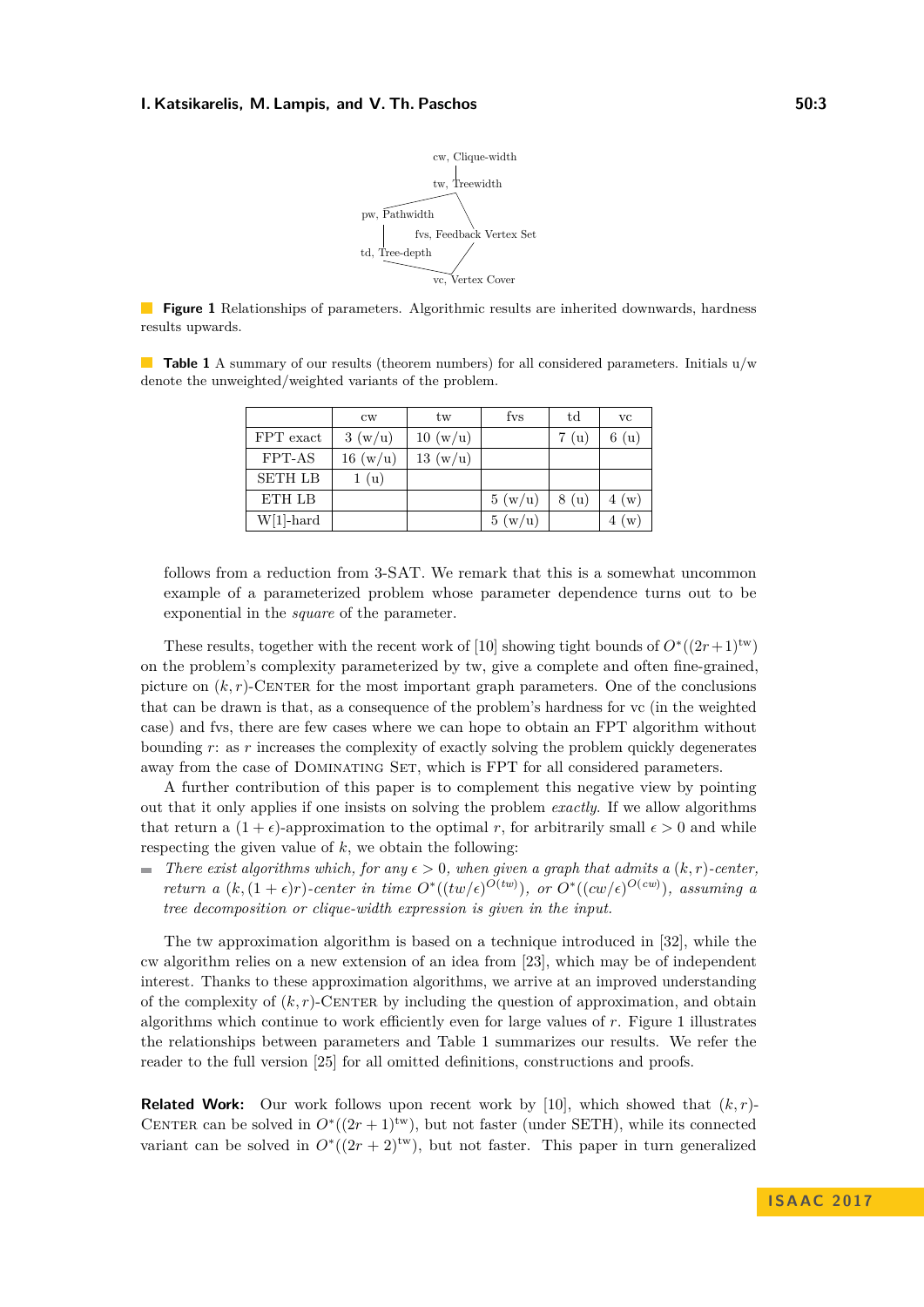### **50:4 Parameterized (***k, r***)-Center**

previous results on Dominating Set for which a series of papers had culminated into an  $O^*(3^{tw})$  algorithm [\[44,](#page-12-7) [2,](#page-10-4) [45\]](#page-12-8), while on the other hand, [\[35\]](#page-12-6) showed that an  $O^*((3-\epsilon)^{pw})$ algorithm would violate the SETH, where pw denotes the input graph's pathwidth. The complexity of  $(k, r)$ -CENTER by the related parameter branchwidth had previously been considered in [\[16\]](#page-11-9) where an  $O^*( (2r+1)^{\frac{3}{2} \text{bw}})$  algorithm is given. Moreover, [\[37\]](#page-12-9) showed the problem parameterized by the number *k* of centers to be W[1]-hard in the  $L_{\infty}$  metric, in fact analysing Covering Points with Squares, a geometric variant. It remains W[2]-hard for 2-degenerate graphs [\[22\]](#page-11-14). On clique-width, a  $O<sup>*</sup>(4<sup>cw</sup>)$ -time algorithm for DOMINATING SET was given in [\[9\]](#page-10-1), while [\[41\]](#page-12-10) notes that the lower bound of [\[35\]](#page-12-6) for pathwidth/treewidth would also imply no  $(3 - \epsilon)^{cw} \cdot n^{O(1)}$ -time algorithm exists for clique-width under SETH as well, since clique-width is at most 1 larger than pathwidth. For the edge-weighted variant, [\[20\]](#page-11-15) shows that a  $(2 - \epsilon)$ -approximation is W[2]-hard for parameter *k* and NP-hard for graphs of *highway dimension*  $h = O(\log^2 n)$ , while also offering a 3/2-approximation algorithm of running time  $2^{O(kh \log(h))} \cdot n^{O(1)}$ , exploiting the similarity of this problem with that of solving DOMINATING SET on graphs of bounded vc. Finally, for unweighted graphs, [\[34\]](#page-11-16) provides efficient (linear/polynomial) algorithms computing  $(r + O(\mu))$ -dominating sets and  $+O(\mu)$ -approximations for  $(k, r)$ -CENTER, where  $\mu$  is the *tree-breadth* or *cluster diameter* in a layering partition of the input graph, while [\[18\]](#page-11-6) gives a polynomial-time bicriteria approximation scheme for graphs of bounded genus.

## **2 Definitions and Preliminaries**

We use standard graph-theoretic notation. For a graph  $G = (V, E)$ ,  $n = |V|$  denotes the number of vertices,  $m = |E|$  the number of edges and for a subset  $X \subseteq V$ ,  $G[X]$ denotes the graph induced by *X*. Further, we assume the reader has some familiarity with standard definitions from parameterized complexity theory, such as the classes FPT, W[1] (see  $[15, 21, 17]$  $[15, 21, 17]$  $[15, 21, 17]$  $[15, 21, 17]$  $[15, 21, 17]$ ). For a parameterized problem with parameter  $k$ , an FPT-AS is an algorithm which for any  $\epsilon > 0$  runs in time  $O^*(f(k, \frac{1}{\epsilon}))$  (i.e. FPT time when parameterized by  $k + \frac{1}{\epsilon}$ ) and produces a solution at most a multiplicative factor  $(1 + \epsilon)$  from the optimal (see [\[38\]](#page-12-11)). We use  $O^*(\cdot)$  to imply omission of factors polynomial in *n*.

In this paper we present approximation schemes with running times of the form  $(\log n/\epsilon)^{O(k)}$ . These can be seen to imply an FPT running time by a well-known winwin argument (see Lemma 1 in [\[25\]](#page-11-0)): *If a parameterized problem with parameter k admits, for some*  $\epsilon > 0$ , an algorithm running in time  $O^*((\log n/\epsilon)^{O(k)})$ , then it also admits an algorithm *running in time*  $O^*((k/\epsilon)^{O(k)})$ .

*Treewidth* and *pathwidth* are standard notions in parameterized complexity which measure how close a graph is to being a tree or path (see [\[8,](#page-10-5) [5,](#page-10-6) [30\]](#page-11-20)). We will also use the standard graph parameter of *clique-width*, which was introduced as a generalization of treewidth to dense graphs (see [\[13,](#page-11-21) [14\]](#page-11-22)). Additionally, we will use the parameters *vertex cover number* and *feedback vertex set number* of a graph *G*, which are the sizes of the minimum vertex set whose deletion leaves the graph edgeless, or acyclic, respectively. Finally, we will consider the related notion of *tree-depth* [\[40\]](#page-12-12), which is defined as the minimum height of a rooted forest whose completion (the graph obtained by connecting each node to all its ancestors) contains the input graph as a subgraph. We will denote these parameters for a graph *G* as  $tw(G), pw(G), cw(G), \text{fc}(G), \text{fvs}(G),$  and  $td(G)$ , and will omit *G* if it is clear from the context. We recall the following well-known relations between these parameters [\[6,](#page-10-7) [14\]](#page-11-22) which justify the hierarchy given in Figure [1:](#page-2-0) For any graph *G* we have  $tw(G) \leq pw(G) \leq td(G) \leq vc(G)$ ,  $tw(G) \leq fvs(G) \leq vc(G), \, cw(G) \leq pw(G) + 1, \, and \, cw(G) \leq 2^{tw(G)+1} + 1.$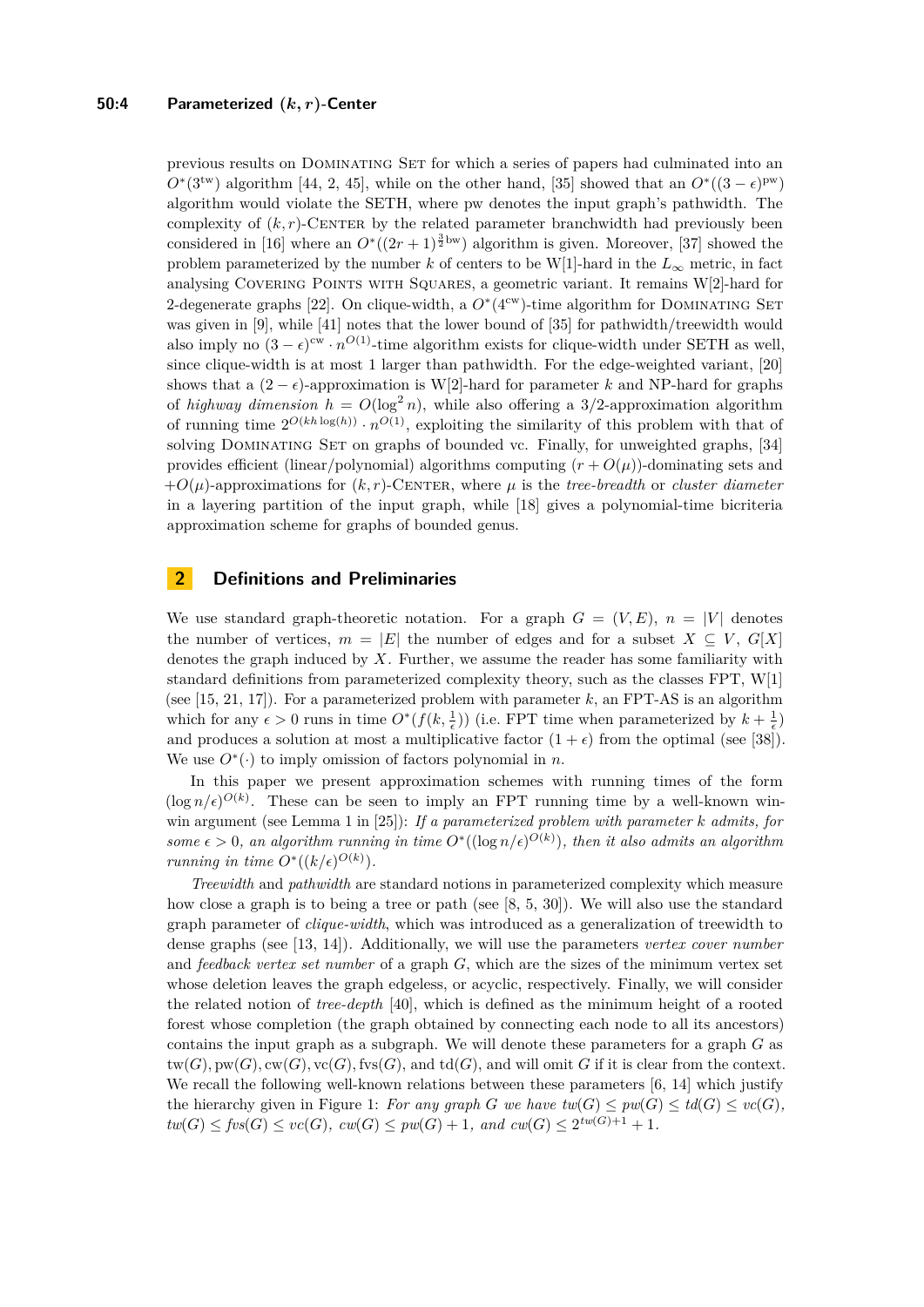We also recall here the two main complexity assumptions used in this paper [\[26,](#page-11-10) [27\]](#page-11-11). The Exponential Time Hypothesis (ETH) states that 3-SAT cannot be solved in time  $2^{o(n+m)}$  on instances with *n* variables and *m* clauses. The Strong Exponential Time Hypothesis (SETH) states that for all  $\epsilon > 0$ , there exists an integer k such that k-SAT cannot be solved in time  $(2 - \epsilon)^n$  on instances of *k*-SAT with *n* variables.

## **3 Clique-width**

## **3.1 Lower bound based on SETH**

The result of this section is that for any fixed constant  $r \geq 1$ , the existence of any algorithm for  $(k, r)$ -CENTER of running time  $O^*((3r + 1 - \epsilon)^{cw})$ , for some  $\epsilon > 0$ , would imply the existence of some algorithm for SAT of running time  $O^*((2-\delta)^n)$ , for some  $\delta > 0$ .

Before we proceed, let us recall the high-level idea behind the SETH lower bound for DOMINATING SET given in [\[35\]](#page-12-6), as well its generalization to  $(k, r)$ -CENTER given in [\[10\]](#page-10-2). In both cases the key to the reduction is the construction of long paths, which are conceptually divided into blocks of  $2r + 1$  vertices. The intended solution consists of selecting, say, the *i*-th vertex of a block of a path, and repeating this selection in all blocks of this path. This allows us to encode  $(2r+1)^t$  choices, where *t* is the number of paths we make, which ends up being roughly equal to the treewidth of the construction. The reason this construction works in the converse direction is that, even though the optimal  $(k, r)$ -CENTER solution may "cheat" by selecting the *i*-th vertex of a block, and then the *j*-th vertex of the next, one can see that we must have  $j \leq i$ . Hence, by making the paths that carry the solution's encoding long enough we can ensure that the solution eventually settles into a pattern that encodes an assignment to the original formula (which can be "read" with appropriate gadgets).

In our lower bound construction for clique-width we need to be able to "pack" more information per unit of width: instead of encoding  $(2r + 1)$  choices for each unit of treewidth, we need to encode  $(3r + 1)$  choices for each label. Our high-level plan to achieve this is to use *a pair* of long paths for each label. Because we only want to invest one label for each pair of paths we are forced to periodically (every  $2r + 1$  vertices) add cross edges between them, so that the connection between blocks can be performed with a single join operation (see the paths  $A_1, B_1$  in Figure [2](#page-6-0) for an illustation). Our plan now is to encode a solution by selecting a pair of vertices that will be repeated in each block, for example every *i*-th vertex of *A*<sup>1</sup> and every *j*-th vertex of *B*1. One may naively expect that this would allow us to encode  $(2r+1)^2$  choices for each label (which would lead to a SETH lower bound that would contradict the algorithm of Section [3.2\)](#page-6-1). However, because of the cross edges, the optimal  $(k, r)$ -CENTER solution is not as well-behaved on a pair of cross-connected paths as it was on a path, and this makes it much harder to execute the converse direction of the reduction: a solution that takes every *i*-th vertex of *A*<sup>1</sup> could alternate repeatedly between various choices for  $B_1$ , because the selected vertices of  $A_1$  also cover parts of  $B_1$ . Our strategy is therefore to identify  $(3r + 1)$  ordered selection pairs and show that any valid solution must be well-behaved with respect to these pairs. An overview of our construction, omitting most technical details of the reduction's inner mechanism follows.

**Construction overview:** We construct a graph *G*, given some  $\epsilon < 1$  and an instance  $\phi$  of SAT with *n* variables and *m* clauses. We first choose an integer *p*, depending on  $\epsilon$  and *r* (for technical reasons that become apparent in the proof of Theorem [1\)](#page-5-0). Note that for the results of this section, both *r* and *p* are considered constants. We then group the variables of  $\phi$  into  $t = \lceil \frac{n}{\gamma} \rceil$  groups  $F_1, \ldots, F_t$ , for  $\gamma = \lfloor \log_2(3r + 1)^p \rfloor$ , being also the maximum size of any such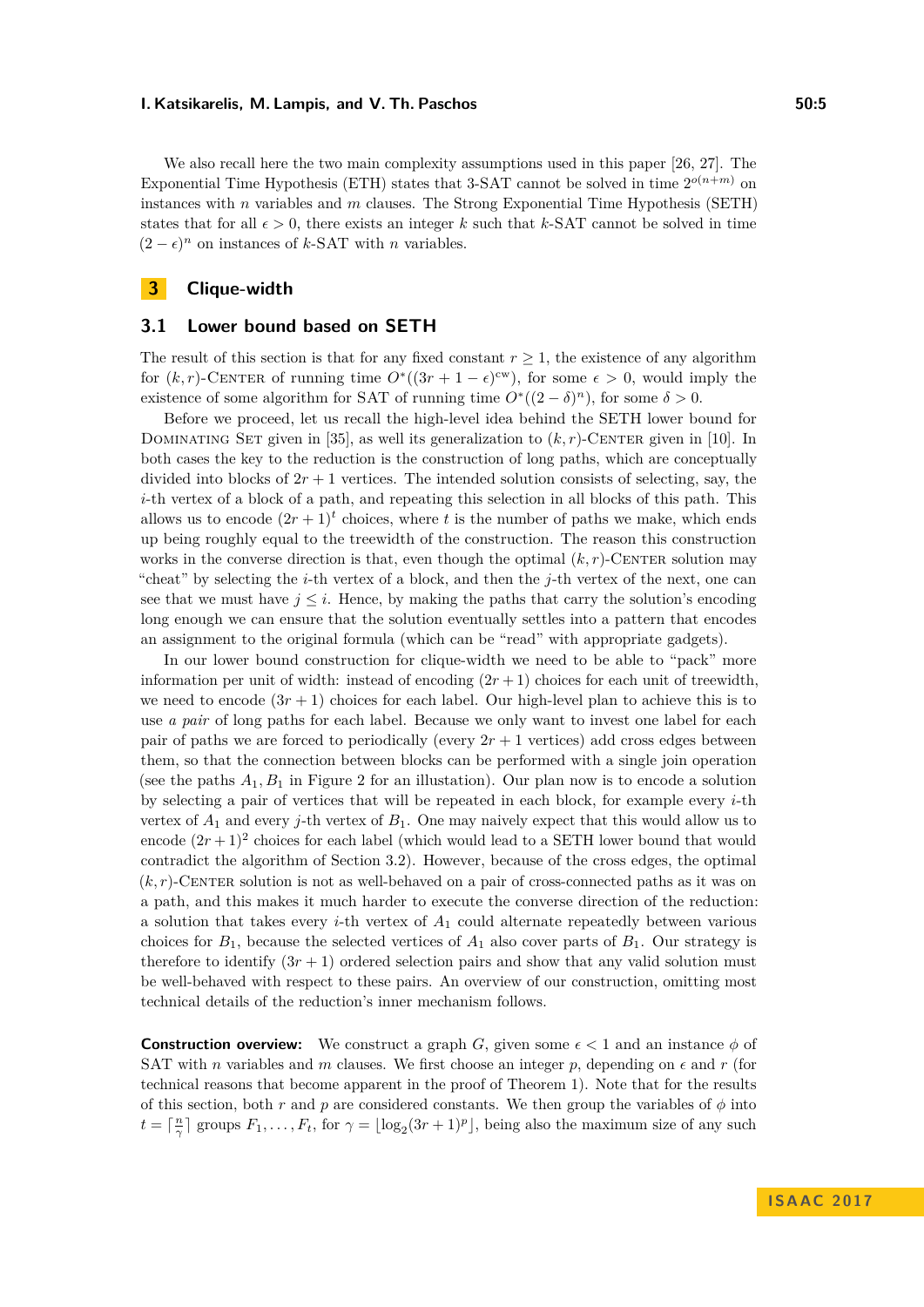#### **50:6 Parameterized (***k, r***)-Center**

group. Our graph *G* will consist of *t* rows of  $m(3rpt + 1)$  gadgets  $\hat{G}$ , each row corresponding to one such group of variables. Each gadget  $\hat{G}$  will contain  $p$  pairs of paths  $A_i, B_i$  and any selection of one vertex from each path will be associated with a specific partial assignment to the variables of the group. Gadgets of the same row will be connected in a path-like manner: for each  $i \in [1, p]$  both final vertices of each pair  $A_i, B_i$  within each gadget will be connected to both first vertices of the corresponding pair  $A_i, B_i$  of the following gadget, with a global vertex *h* adjacent to all the first/last vertices of all such long paths, with an additional path of length *r* attached to *h* to ensure its selection in any minimum-sized center-set (and allowing for any selection in these first/last gadgets to be valid).

Furthermore, we will show that the possible selections of only one vertex from each path can be divided into  $3r + 1$  equivalence classes: we define  $3r + 1$  *canonical pairs* of numbers  $(\alpha_y, \beta_y)$ , indexed (and ordered) by  $y \in [1, 3r + 1]$ , that give the indices of vertices from a pair of paths  $A_i, B_i$  (i.e. the  $\alpha_y$ -th vertex of  $A_i$  and the  $\beta_y$ -th vertex of  $B_i$ ) that would form the characteristic selection for each class, and show that any other selection within each class would be interchangeable (in terms of domination/coverage) with the characteristic selection, while if some pair with index  $y$  is used for selection of vertices from paths  $A_i, B_i$  in some gadget  $\hat{G}^j_\tau$ , then any pair used for the paths of the following gadget  $\hat{G}^{j+1}_\tau$  (on the same row) must be of index  $y' \leq y$ . Observe that, as the path selections from each column must be well behaved with respect to our canonical pairs, there is an upper bound of 3*r* on the number of times the selection pattern can change on some pair of paths, giving 3*rp* for each row of gadgets and 3*rpt* times overall. In each gadget  $\hat{G}$ , we also make  $3r + 1$  vertices  $u_i^y$  for each pair  $A_i, B_i$  that signify these canonical selections from each path and further, a group of  $(3r + 1)^p$  vertices  $x_S$  for each set *S* that only contains one such  $u_i^y$  for each  $i \in [1, p]$ .

In this way, a selection of one vertex from each path  $A_i, B_i$  will correspond to a selection  $u_i^y$ , while all *p* such selections will correspond to one selection  $x_s$  that will in turn be associated with a partial assignment to the group of variables assigned to this row of gadgets (there are  $2^{\gamma}$  partial assignments for each group and  $(3r+1)^p \geq 2^{\gamma}$  sets *S*). Further, each column of gadgets will correspond to one clause, with the first *m* columns assigned to one clause each and 3*rpt* + 1 repetitions of this pattern giving the complete association. Our graph *G* will have one vertex  $\hat{c}$  for each such column of gadgets (representing the associated clause) at distance r from vertices  $x<sub>S</sub>$  in the gadgets  $\hat{G}$  of its column that represent the partial assignments to the variables of the group associated with the gadget's row (and group  $F_{\tau}$ ) that would satisfy the clause (Figure [2](#page-6-0) provides an illustration).

Thus, a satisfying assignment for  $\phi$  will give a  $(k, r)$ -center for *G* by selecting in each gadget *G*ˆ all vertices corresponding to the partial assignment for its associated group of variables from each pair of paths, as well as the matching  $u_i^y$  and  $x_s$  vertices (and *h*). For the converse direction, as the number of changes of selection pattern is ≤ 3*rpt* and the number of columns is  $m(3rpt + 1)$ , by the pigeonhole principle, there will always exist m consecutive columns for which the pattern does not change and thus we will be able to extract a consistent assignment for all clauses.

<span id="page-5-0"></span>**► Theorem 1.** *For any fixed*  $r \geq 1$ , *if*  $(k, r)$ -CENTER *can be solved in*  $O^*((3r + 1 - \epsilon)^{cw(G)})$ *time for some*  $\epsilon > 0$ , then SAT *can be solved in*  $O<sup>*</sup>((2 - \delta)<sup>n</sup>)$  *time for some*  $\delta > 0$ *.* 

► **Corollary 2.** *If* DOMINATING SET *can be solved in*  $O^*((4 - \epsilon)^{cw(G)})$  *time for some*  $\epsilon > 0$ *, then* SAT *can be solved in*  $O^*((2 - \delta)^n)$  *time for some*  $\delta > 0$ *.*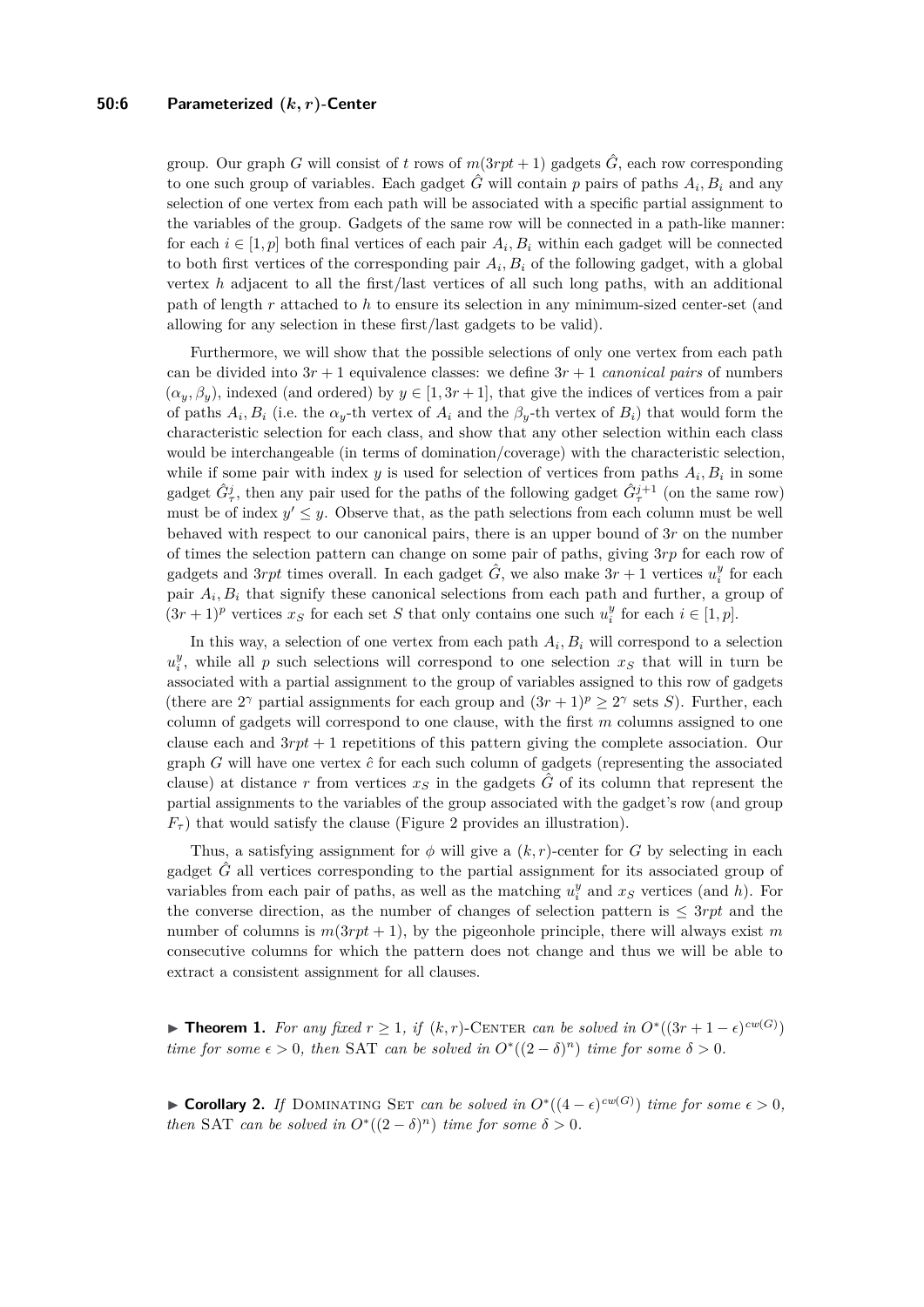<span id="page-6-0"></span>

**Figure 2** A simplified picture of the complete construction. Note boxes indicate block gadgets  $\hat{G}$ , while there is no vertex anywhere between *h* and the first/last vertices of the long paths.

## <span id="page-6-1"></span>**3.2 Dynamic programming algorithm**

We next present an  $O^*(3r+1)^{cw}$ )-time dynamic programming (DP) algorithm for unweighted  $(k, r)$ -CENTER, using a given clique-width expression  $T_G$  for *G* with at most cw labels. Even though the algorithm relies on standard techniques, there are several non-trivial, problemspecific observations that we need to make to reach a DP table size of  $(3r + 1)^{cw}$ .

Our first step is to re-cast the problem as a *distance-labeling* problem (not be confused with 'label'/'label-set' for a clique-width expression), that is, to formulate the problem as that of deciding for each vertex what is its precise distance to the optimal solution *K*. This is helpful because it allows us to make the constraints of the problem local, and hence easier to verify: roughly speaking, we say that a vertex is satisfied if it has a neighbor with a smaller distance to *K*. It is now not hard to design a clique-width based DP algorithm for this version of the problem: for each label *l* we need to remember two numbers, namely the smallest distance value given to some vertex with label *l*, and the smallest distance value given to a *currently unsatisfied* vertex with label *l*, if it exists.

The above scheme directly leads to an algorithm running in time (roughly)  $((r+1)^2)^{cw}$ . In order to decrease the size of this table, we now make the following observation: if a label-set contains a vertex at distance *i* from *K*, performing a join operation will satisfy all vertices that expect to be at distance  $\geq i+2$  from K, since all vertices of the label-set will now be at distance at most 2. This implies that, in a label-set where the minimum assigned value is *i*, states where the minimum unsatisfied value is between  $i + 2$  and  $r$  are effectively equivalent. With this observation we can bring down the size of the table to  $(4r)^{cw}$ , because (intuitively) there are four cases for the smallest unsatisfied value:  $i, i + 1, \geq i + 2$ , and the case where all values are satisfied.

The last trick that we need to achieve the promised running time departs slightly from the standard DP approach. We will say that a label-set is *live* in a node of the clique-width expression if there are still edges to be added to the graph that will be incident to its vertices. During the execution of the dynamic program, we perform a "fore-tracking" step, by checking the part of the graph that comes higher in the expression to determine if a label-set is live. If it is, we merge the case where the smallest unsatisfied value is  $i + 2$ , with the case where all values are satisfied (since a join operation will eventually be performed). Otherwise, a partial solution that contains unsatisfied vertices in a non-live label-set can safely be discarded. This brings down the size of the DP table to  $(3r + 1)^{cw}$ , and then we need to use some further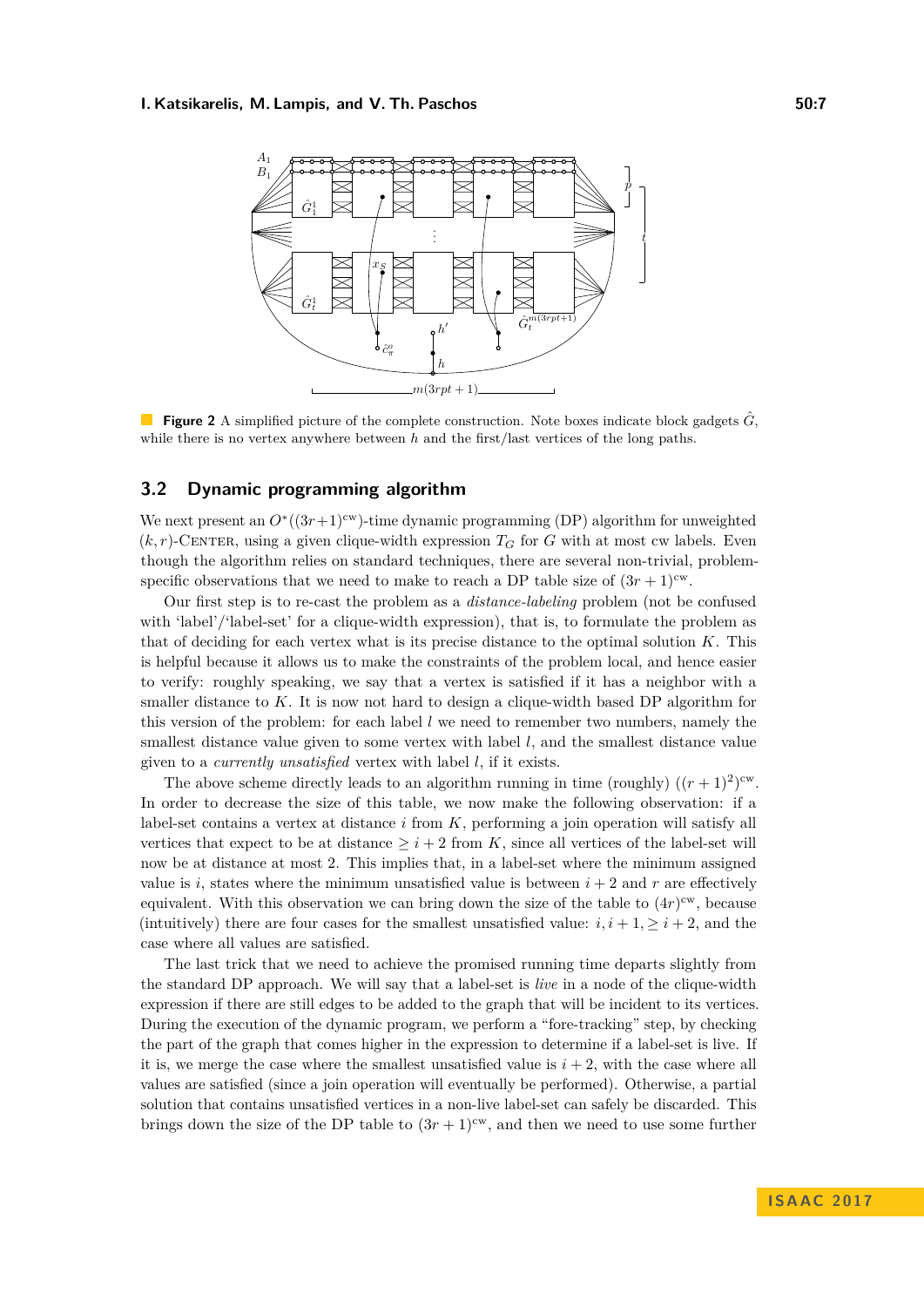techniques to make the total running time quasi-linear in the size of the table. This involves counting the number of solutions instead of directly computing a solution of minimum size, as well as a non-trivial extension of fast subset convolution from [\[4\]](#page-10-8) for a  $3 \times (r + 1)$ -sized table (or *state-changes*, see [\[45,](#page-12-8) [9\]](#page-10-1) and Chapter 11 of [\[15\]](#page-11-17)).

<span id="page-7-0"></span>▶ **Theorem 3.** *Given graph G, along with*  $k, r \in \mathbb{N}^+$  *and clique-width expression*  $T_G$  *of cliquewidth cw* for *G*, there exists an algorithm to solve the counting version of the  $(k, r)$ -CENTER *problem in*  $O^*((3r+1)^{cw})$  *time.* 

## **4 Vertex Cover, Feedback Vertex Set and Tree-depth**

In this section we first show that the edge-weighted variant of the  $(k, r)$ -CENTER problem parameterized by  $vc + k$  is W[1]-hard, and more precisely, that the problem does not admit a  $n^{o(\text{vc}+k)}$  algorithm under the ETH. We give a reduction from *k*-MULTICOLORED Independent Set.

This is a well-known W[1]-hard problem that cannot be solved in  $n^{o(k)}$  under the ETH [\[15\]](#page-11-17). Using essentially the same reduction with that of Theorem [4,](#page-7-5) we obtain a similar hardness result for unweighted  $(k, r)$ -CENTER parameterized by fvs.

<span id="page-7-5"></span> $\blacktriangleright$  **Theorem 4.** *The weighted*  $(k, r)$ -CENTER *problem is W[1]-hard parameterized by*  $vc + k$ *. Furthermore, if there is an algorithm for weighted*  $(k, r)$ -CENTER *running in time*  $n^{o(vc+k)}$ *then the ETH is false.*

<span id="page-7-3"></span> $\triangleright$  **Corollary 5.** *The*  $(k, r)$ -CENTER problem is  $W[1]$ -hard when parameterized by  $fvs + k$ . *Furthermore, if there is an algorithm for weighted*  $(k, r)$ -CENTER *running in time*  $n^{o(fvs+k)}$ , *then the ETH is false.*

We next show that unweighted  $(k, r)$ -CENTER admits an algorithm running in time  $O<sup>*</sup>(5<sup>vc</sup>)$ , in contrast to its weighted version (Theorem [4\)](#page-7-5). We devise an algorithm that operates in two stages: first, it guesses the intersection of the optimal solution with the optimal vertex cover, and then it uses a reduction to SET COVER to complete the solution optimally.

<span id="page-7-2"></span>▶ **Theorem 6.** *Given graph G, along with*  $k, r \in \mathbb{N}^+$  *and a vertex cover of size vc of G, there exists an algorithm solving unweighted*  $(k, r)$ -CENTER *in*  $O<sup>*</sup>(5<sup>vc</sup>)$  *time.* 

We next consider the un-weighted version of  $(k, r)$ -CENTER parameterized by td. Theo-rem [4](#page-7-5) has estabilshed that weighted  $(k, r)$ -CENTER is W[1]-hard parameterized by vc (and hence also by td), but the complexity of unweighted  $(k, r)$ -CENTER parameterized by td does not follow from this theorem, since td is incomparable to fvs. Indeed, we show that  $(k, r)$ -CENTER is FPT parameterized by td and precisely determine its parameter dependence based on the ETH.

<span id="page-7-1"></span>▶ **Theorem 7.** *Unweighted*  $(k, r)$ -CENTER *can be solved in time*  $O^*(2^{O(td^2)})$ *.* 

<span id="page-7-4"></span>**Theorem 8.** *If*  $(k, r)$ -CENTER *can be solved in*  $2^{o(td^2)} \cdot n^{O(1)}$  *time, then* 3-SAT *can be* solved in  $2^{o(n)}$  time.

## <span id="page-7-6"></span>**5 Treewidth: FPT approximation scheme**

In this section we present an FPT approximation *scheme* (FPT-AS) for  $(k, r)$ -CENTER parameterized by tw. Given as input a weighted graph  $G = (V, E)$ ,  $k, r \in \mathbb{N}^+$  and an arbitrarily small error parameter  $\epsilon > 0$ , our algorithm is able to return a solution that uses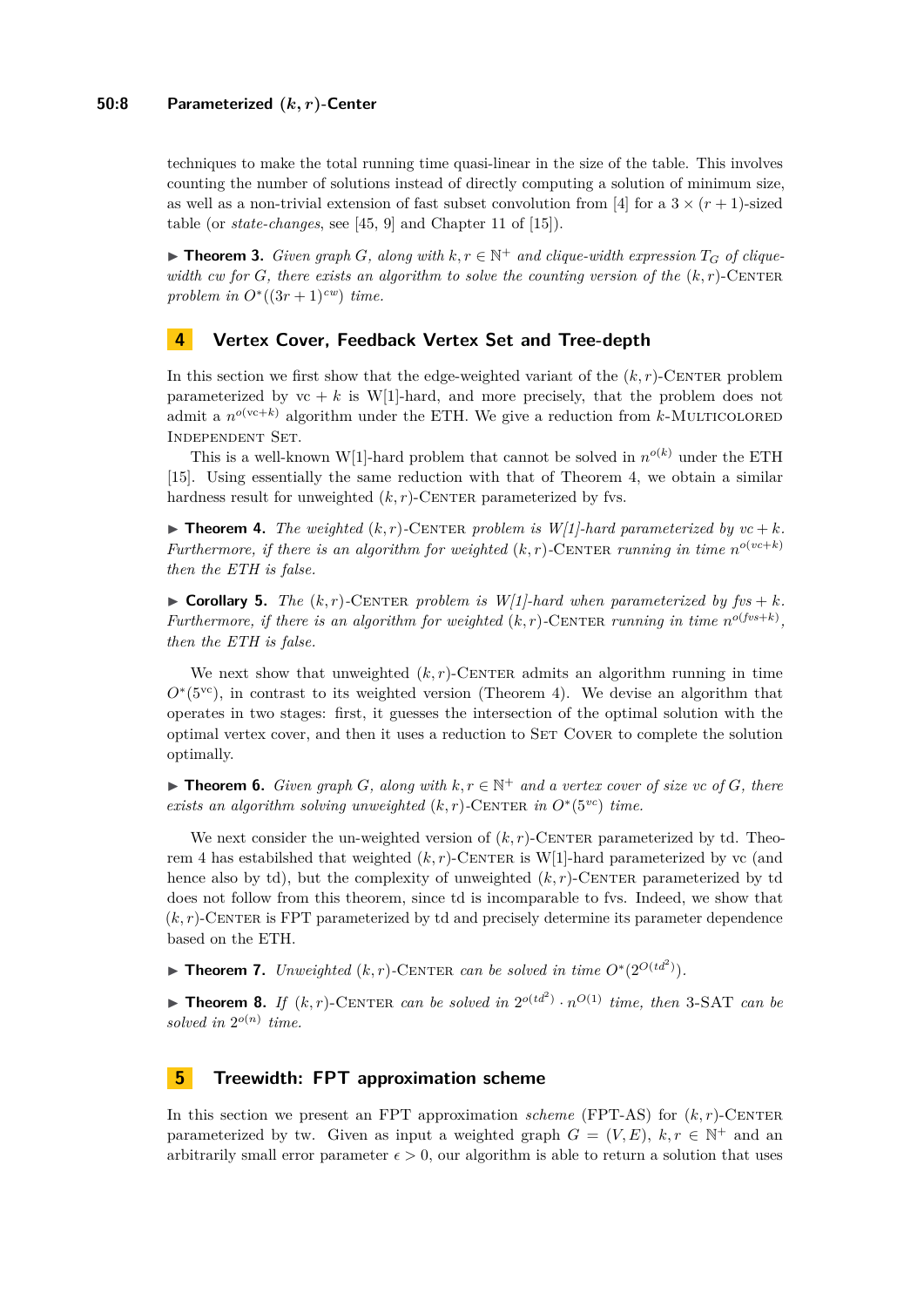a set of *k* centers *K*, such that all other vertices are at distance at most  $(1 + \epsilon)r$  from *K*. or to correctly conclude that no  $(k, r)$ -center exists. The running time of the algorithm is  $O^*($ ( $\text{tw}/\epsilon$ )<sup> $O$ ( $\text{tw}$ )), which (for large *r*) significantly out-performs any *exact* algorithm for the</sup> problem (even for the unweighted case and more restricted parameters, as in Theorems [4](#page-7-5) and [5\)](#page-7-3), while only sacrificing a small  $\epsilon$  error in the quality of the solution.

Our algorithm will rely heavily on a technique introduced in [\[32\]](#page-11-12) (see also [\[3\]](#page-10-9)) to approximate problems which are W-hard by treewidth. The idea is that, if the hardness of the problem is due to the fact that the DP table needs to store tw large numbers (in our case, the distances of the vertices in the bag from the closest center), we can significantly speed up the algorithm if we replace all entries by the closest integer power of  $(1 + \delta)$ , for some appropriately chosen  $\delta$ . This will reduce the table size from (roughly)  $r^{tw}$  to  $(\log_{(1+\delta)} r)^{tw}$ .

The problem now is that a DP performing calculations on its entries will, in the course of its execution, create values which are not integer powers of  $(1 + \delta)$ , and will therefore have to be "rounded" to retain the table size. This runs the risk of accumulating rounding errors, but we manage to show that the error on any entry of the rounded table can be bounded by a function of the height of its corresponding bag, then using a theorem of [\[7\]](#page-10-10) stating that any tree decomposition can be balanced so that its width remains almost unchanged, yet its total height becomes  $O(\log n)$ . Beyond these ideas, which are for the most part present in [\[32\]](#page-11-12), we will also need a number of problem-specific observations, such as the fact that we can pre-process the input by taking the metric closure of each bag, and in this way avoid some error-prone arithmetic operations.

To obtain the promised algorithm we thus do the following: first we re-cast the problem as a distance-labeling problem (as in the proof of Theorem [3\)](#page-7-0) and formulate an exact treewidth-based DP algorithm running in time  $O^*(r^{O(tw)})$ . We remark that the algorithm essentially reproduces the ideas of [\[10\]](#page-10-2), and can be made to run in  $O^*((2r+1)^{tw})$  if one uses fast subset convolution for the Join nodes (the naive implementation would need time  $O<sup>*</sup>((2r + 1)<sup>2tw</sup>))$  but we give it here to ensure that we have a solid foundation upon which to build the approximation algorithm. We then apply the rounding procedure sketched above, and prove its approximation ratio by using the balancing theorem of [\[7\]](#page-10-10) and indirectly comparing the value produced by the approximation algorithm with the value that would have been produced by the exact algorithm.

**Distance-labeling:** We give an equivalent formulation of  $(k, r)$ -CENTER that will be more convenient to work with in the remainder, similarly to Section [3.2.](#page-6-1) For an edge-weighted graph  $G = (V, E)$ , a distance-labeling function is a function dl :  $V \rightarrow \{0, \ldots, r\}$ . We say that  $u \in V$ is *satisfied* by dl, if  $dl(u) = 0$ , or if there exists  $v \in N(u)$  such that  $dl(u) \geq dl(v) + w(v, u)$ . We say that dl is *valid* if all vertices of *V* are satisfied by dl, and we define the *cost* of dl as  $|dl^{-1}(0)|$ . The following lemma shows the equivalence between the two formulations:

**I Lemma 9.** An edge-weighted graph  $G = (V, E)$  admits a  $(k, r)$ -center if and only if it *admits a valid distance-labeling function*  $dl: V \rightarrow \{0, \ldots, r\}$  *with cost k.* 

<span id="page-8-0"></span>**Findment 10.** *There is an algorithm which, given an edge-weighted graph*  $G = (V, E)$  *and*  $r \in \mathbb{N}^+$ , computes the minimum cost of any valid distance labeling of *G* in time  $O^*(r^{O(tw)})$ .

We now describe an approximation algorithm based on the exact DP algorithm of Theorem [10.](#page-8-0) We make use of a result of [\[7\]](#page-10-10) stating that: *There is an algorithm which, given a tree decomposition of width w of a graph on n nodes, produces a decomposition of the same graph with width at most*  $3w + 2$  *and height*  $O(\log n)$  *in polynomial time* and of the following lemma: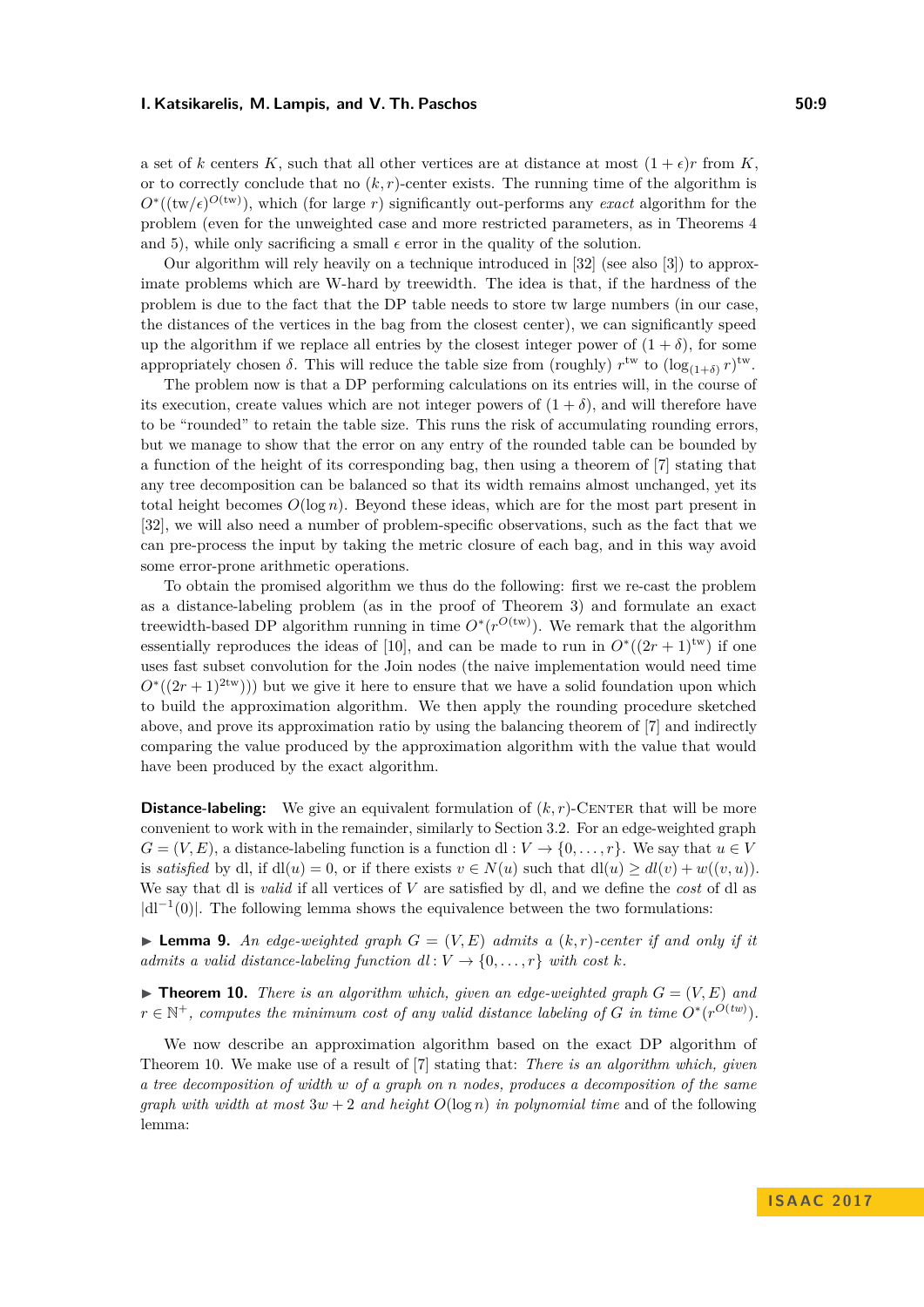$\blacktriangleright$  **Lemma 11.** Let  $G = (V, E)$  be an edge-weighted graph,  $\tau$  a tree decomposition of  $G$ , and  $u, v \in V$  *two vertices that appear together in a bag of*  $\mathcal{T}$ *. Let*  $G'$  *be the graph obtained from*  $G$ *by adding*  $(u, v)$  *to E* (*if it does not already exist) and setting*  $w((u, v)) = d_G(u, v)$ *. Then*  $\mathcal{T}$ *is a valid decomposition of*  $G'$ , and  $\forall k, r, G'$  *admits a*  $(k, r)$ -center if and only if G does.

Let us also give an approximate version of the distance labeling problem we defined above, for a given error parameter  $\epsilon > 0$ . Let  $\delta > 0$  be some appropriately chosen secondary parameter (we will eventually set  $\delta \approx \frac{\epsilon}{\log n}$ ). We define a *δ-labeling* function dl<sub>δ</sub> as a function from *V* to  $\{0\} \cup \{(1+\delta)^i \mid i \in \mathbb{N}, (1+\delta)^i \leq (1+\epsilon)r\}$ . In words, such a function assigns (as previously) a distance label to each vertex, with the difference that now all values assigned are integer powers of  $(1 + \delta)$ , and the maximum value is at most  $(1 + \epsilon)r$ . We now say that a vertex *u* is  $\epsilon$ -satisfied if  $dl_{\delta}(u) = 0$  or, for some  $v \in N(u)$  we have  $dl_{\delta}(u) \geq dl_{\delta}(v) + \frac{w((v,u))}{1+\epsilon}$ . As previously, we say that  $dl_\delta$  is *valid* if all vertices are  $\epsilon$ -satisfied, and define its cost as  $|dl<sub>δ</sub><sup>-1</sup>(0)|$ . The following Lemma [12](#page-9-1) shows the equivalence of a valid *δ*-labeling function of cost *k* and a  $(k, (1 + \epsilon)^2 r)$ -center for *G* and using it we conclude the proof of Theorem [13,](#page-9-0) stating the main result of this section.

<span id="page-9-1"></span>**Lemma 12.** *If for a weighted graph*  $G = (V, E)$  *and any*  $k, r, \delta, \epsilon > 0$ , *there exists a valid δ*-labeling function with cost *k*, then there exists a  $(k, (1 + \epsilon)^2 r)$ -center for *G*.

<span id="page-9-0"></span> $\blacktriangleright$  **Theorem 13.** *There is an algorithm which, given a weighted instance of*  $(k, r)$ -CENTER,  $[G, k, r]$ , a tree decomposition of G of width tw and a parameter  $\epsilon > 0$ , runs in time  $O^*( (tw/\epsilon)^{O(tw)})$  and either returns a  $(k, (1 + \epsilon))$ -center of *G*, or correctly concludes that *G has no* (*k, r*)*-center.*

## **6 Clique-width revisited: FPT approximation scheme**

We give here an FPT-AS for  $(k, r)$ -CENTER parameterized by cw, both for un-weighted and for weighted instances (for a weighted definition of cw which we explain below). Our algorithm builds on the algorithm of Section [5,](#page-7-6) and despite the added generality of the parameterization by cw, we are able to obtain an algorithm with similar performance: for any  $\epsilon > 0$ , our algorithm runs in time  $O^*((cw/\epsilon)^{O(cw)})$  and produces a  $(k,(1+\epsilon)r)$ -center if the input instance admits a  $(k, r)$ -center.

Our main strategy, which may be of independent interest, is to pre-process the input graph  $G = (V, E)$  in such a way that the answer does not change, yet producing a graph whose tw is bounded by  $O(cw(G))$ . The main insight that we rely on, which was first observed by [\[23\]](#page-11-13), is that a graph of low cw can be transformed into a graph of low tw if one removes all large bi-cliques. Unlike previous applications of this idea (e.g. [\[33\]](#page-11-23)), we do not use the main theorem of [\[23\]](#page-11-13) as a "black box", but rather give an explicit construction of a tree decomposition, exploiting the fact that  $(k, r)$ -CENTER allows us to relatively easily eliminate complete bi-cliques. As a result, we obtain a tree decomposition of width not just bounded by some function of  $cw(G)$ , but actually  $O(cw(G))$ .

In the remainder we deal with the weighted version of  $(k, r)$ -CENTER. To allow cliquewidth expressions to handle weighted edges, we interpret the clique-width join operation *η* as taking three arguments. The interpretation is that  $\eta(a, b, w)$  is an operation that adds (directed) edges from all vertices with label *a* to all vertices with label *b* and gives weight *w* to all these edges. It is not hard to see that if a graph has a (standard) clique-width expression with cw labels, it can also be constructed with cw labels in our context, if we replace every standard join operation  $\eta(a, b)$  with  $\eta(a, b, 1)$  followed by  $\eta(b, a, 1)$ . Hence, the algorithm we give also applies to un-weighted instances parameterized by (standard) clique-width. We will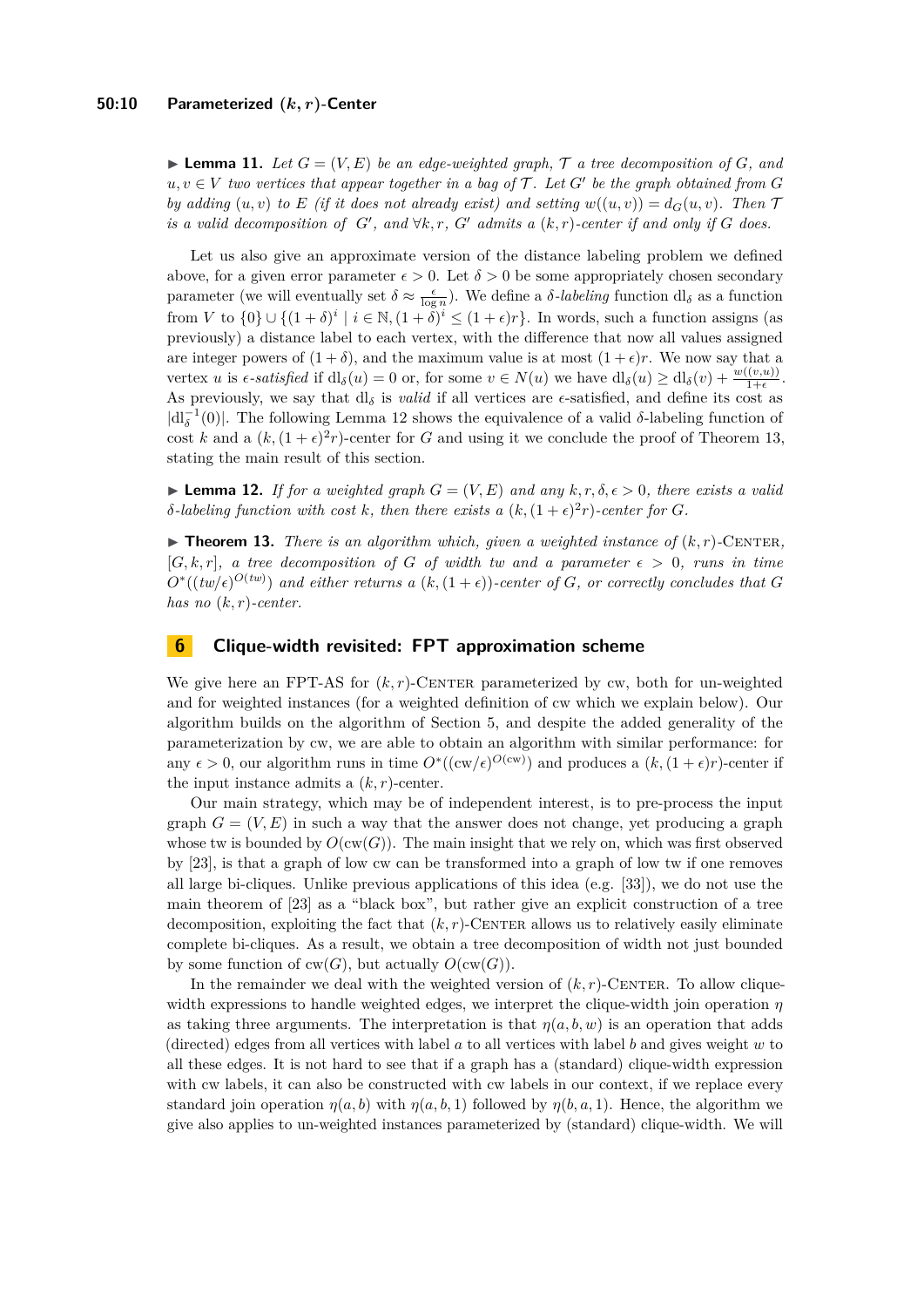also deal with a generalization of  $(k, r)$ -CENTER, where we are also supplied, along with the input graph  $G = (V, E)$ , a subset  $I \subseteq V$  of *irrelevant* vertices. In this version, a  $(k, r)$ -center is a set  $K \subseteq V \setminus I$ , with  $|K| = k$ , such that all vertices of  $V \setminus I$  are at distance at most *r* from *K*. Clearly, the standard version of  $(k, r)$ -CENTER corresponds to  $I = \emptyset$ . As we explain in the proof of Theorem [16,](#page-10-3) this generalization does not make the problem significantly harder. In addition to the above, in this section we allow edge weights to be equal to 0. This does not significantly alter the problem, however, if we are interested in approximation and allow *r* to be unbounded, as the following lemma shows:

**Lemma 14.** *There exists a polynomial algorithm which, for any*  $\epsilon > 0$ *, given an instance*  $I = [G, w, k, r]$  *of*  $(k, r)$ -CENTER*, with weight function*  $w: V \to \mathbb{N}$ *, produces an instance*  $I' = [G, w', k, r']$  on the same graph with weight function  $w' : V \to \mathbb{N}^+$ , such that we have the *following: for any*  $\rho \geq 1$ , any  $(k, \rho r')$ -center of  $I'$  is a  $(k, \rho r)$ -center of  $I$ ; any  $(k, \rho r)$ -center *of I is a*  $(k, (1+\epsilon) \rho r')$ -center of *I'*.

Our main tool is the following lemma, whose strategy is to replace every large label-set by two "representative" vertices, in a way that retains the same distances among all vertices of the graph. Applying this transformation repeatedly results in a graph with small treewidth. The main theorem of this section then follows from the above.

**I Lemma 15.** *Given a*  $(k, r)$ -CENTER *instance*  $G = (V, E)$  *along with a clique-width expression*  $T$  *for*  $G$  *on cw labels, we can in polynomial time obtain a*  $(k, r)$ *-CENTER instance*  $G' = (V', E')$  *with*  $V \subseteq V'$ , and a tree decomposition of  $G'$  of width  $tw = O(cw)$ , with the *following property: for all*  $k, r$ ,  $G$  *has a*  $(k, r)$ *-center if and only if*  $G'$  *has a*  $(k, r)$ *-center.* 

<span id="page-10-3"></span>▶ **Theorem 16.** *Given*  $G = (V, E)$ ,  $k, r \in \mathbb{N}^+$ , *clique-width expression*  $T$  *for*  $G$  *on cw labels and*  $\epsilon > 0$ , there exists an algorithm that runs in time  $O^*((cw)\epsilon)^{O(cw)}$  and either produces a  $(k, (1 + \epsilon)r)$ -center, or correctly concludes that no  $(k, r)$ -center exists.

#### **References**

- <span id="page-10-0"></span>**1** P.K. Agarwal and C.M. Procopiuc. Exact and approximation algorithms for clustering. *Algorithmica*, 33(2):201–226, 2002.
- <span id="page-10-4"></span>**2** J. Alber and R. Niedermeier. Improved tree decomposition based algorithms for dominationlike problems. In *LATIN*, volume 2286 of *LNCS*, pages 613–628, 2002.
- <span id="page-10-9"></span>**3** E. Angel, E. Bampis, B. Escoffier, and M. Lampis. Parameterized power vertex cover. In *WG*, volume 9941 of *LNCS*, pages 97–108, 2016.
- <span id="page-10-8"></span>**4** A. Björklund, T. Husfeldt, P. Kaski, and M. Koivisto. Fourier meets möbius: fast subset convolution. In *STOC*, pages 67–74, 2007.
- <span id="page-10-6"></span>**5** H.L. Bodlaender. Treewidth: Characterizations, applications, and computations. In *WG*, volume 4271 of *LNCS*, pages 1–14. Springer, 2006.
- <span id="page-10-7"></span>**6** H.L. Bodlaender, J.R. Gilbert, H. Hafsteinsson, and T. Kloks. Approximating treewidth, pathwidth, frontsize, and shortest elimination tree. *J. Algorithms*, 18(2):238–255, 1995.
- <span id="page-10-10"></span>**7** H.L. Bodlaender and T. Hagerup. Parallel algorithms with optimal speedup for bounded treewidth. *SIAM J. Comput.*, 27(6):1725–1746, 1998.
- <span id="page-10-5"></span>**8** H.L. Bodlaender and A.M.C.A. Koster. Combinatorial optimization on graphs of bounded treewidth. *Comput. J.*, 51(3):255–269, 2008.
- <span id="page-10-1"></span>**9** H.L. Bodlaender, E.J. van Leeuwen, J.M.M. van Rooij, and M. Vatshelle. Faster algorithms on branch and clique decompositions. In *MFCS*, volume 6281 of *LNCS*, pages 174–185, 2010.
- <span id="page-10-2"></span>**10** G. Borradaile and H. Le. Optimal dynamic program for r-domination problems over tree decompositions. In *IPEC*, volume 63, pages 8:1–8:23, 2016.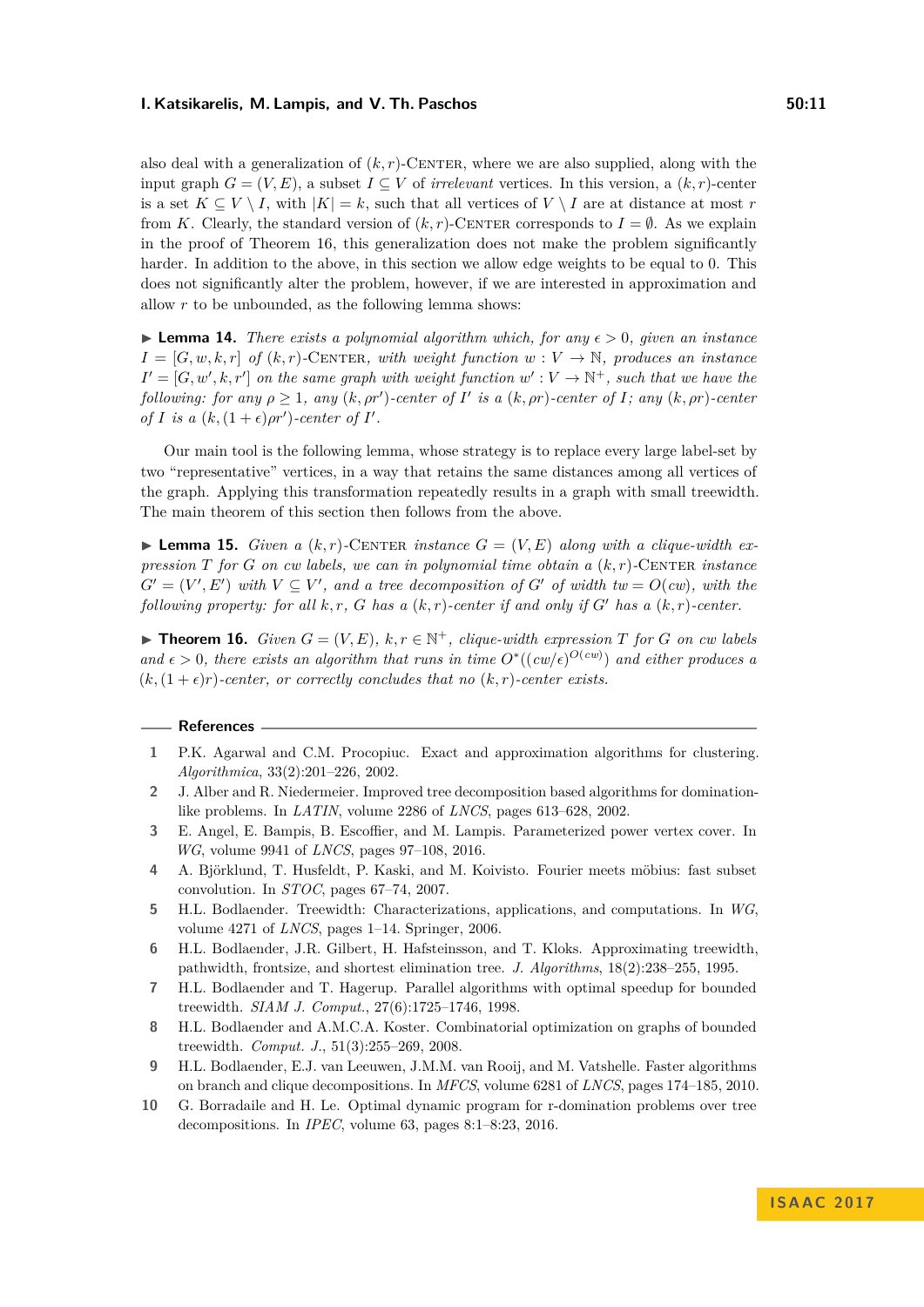- <span id="page-11-7"></span>**11** A. Brandstädt and F.F. Dragan. A linear-time algorithm for connected r-domination and steiner tree on distance-hereditary graphs. *Networks*, 31(3):177–182, 1998.
- <span id="page-11-8"></span>**12** R.S. Coelho, P.F. S. Moura, and Y. Wakabayashi. The k-hop connected dominating set problem: hardness and polyhedra. *Electronic Notes in Discrete Mathematics*, 50:59–64, 2015.
- <span id="page-11-21"></span>**13** B. Courcelle, J.A. Makowsky, and U. Rotics. Linear time solvable optimization problems on graphs of bounded clique-width. *Theory Comput. Syst.*, 33(2):125–150, 2000.
- <span id="page-11-22"></span>**14** B. Courcelle and S. Olariu. Upper bounds to the clique width of graphs. *Discrete Applied Mathematics*, 101(1-3):77–114, 2000.
- <span id="page-11-17"></span>**15** M. Cygan, F.V. Fomin, L. Kowalik, D. Lokshtanov, D. Marx, M. Pilipczuk, M. Pilipczuk, and S. Saurabh. *Parameterized Algorithms*. Springer, 2015.
- <span id="page-11-9"></span>**16** E.D. Demaine, F.V. Fomin, M.T. Hajiaghayi, and D.M. Thilikos. Fixed-parameter algorithms for (*k*, *r*)-center in planar graphs and map graphs. *ACM Trans. Algorithms*, 1(1):33–47, 2005.
- <span id="page-11-19"></span>**17** R.G. Downey and M.R. Fellows. *Fundamentals of Parameterized Complexity*. Texts in Computer Science. Springer, 2013.
- <span id="page-11-6"></span>**18** D. Eisenstat, P.N. Klein, and C. Mathieu. Approximating *k*-center in planar graphs. In *SODA*, pages 617–627, 2014.
- <span id="page-11-3"></span>**19** T. Feder and D.H. Greene. Optimal algorithms for approximate clustering. In *STOC*, pages 434–444, 1988.
- <span id="page-11-15"></span>**20** A.E. Feldmann. Fixed Parameter Approximations for k-Center Problems in Low Highway Dimension Graphs. In *ICALP*, volume 9135 of *LNCS*, 2015.
- <span id="page-11-18"></span>**21** J. Flum and M. Grohe. *Parameterized Complexity Theory*. Texts in Theoretical Computer Science. An EATCS Series. Springer, 2006.
- <span id="page-11-14"></span>**22** P.A. Golovach and Y. Villanger. Parameterized Complexity for Domination Problems on Degenerate Graphs. In *WG*, volume 5344 of *LNCS*, page 195–205, 2008.
- <span id="page-11-13"></span>**23** F. Gurski and E. Wanke. The tree-width of clique-width bounded graphs without *Kn, n*. In *WG*, volume 1928 of *LNCS*, pages 196–205, 2000.
- <span id="page-11-1"></span>**24** D.S. Hochbaum and D.B. Shmoys. A unified approach to approximation algorithms for bottleneck problems. *J. ACM*, 33(3):533–550, 1986.
- <span id="page-11-0"></span>**25** I.Katsikarelis, M. Lampis, and V.Th. Paschos. Structural parameters, tight bounds, and approximation for (k, r)-center. *CoRR*, abs/1704.08868, 2017.
- <span id="page-11-10"></span>**26** R. Impagliazzo and R. Paturi. On the complexity of k-sat. *J. Comput. Syst. Sci.*, 62(2):367– 375, 2001.
- <span id="page-11-11"></span>**27** R. Impagliazzo, R. Paturi, and F. Zane. Which problems have strongly exponential complexity? *J. Comput. Syst. Sci.*, 63(4):512–530, 2001.
- <span id="page-11-5"></span>**28** S. Khuller, R. Pless, and Y.J. Sussmann. Fault tolerant k-center problems. *Theor. Comput. Sci.*, 242(1-2):237–245, 2000.
- <span id="page-11-2"></span>**29** S. Khuller and Y.J. Sussmann. The capacitated *K*-center problem. *SIAM J. Discrete Math.*, 13(3):403–418, 2000.
- <span id="page-11-20"></span>**30** T. Kloks. *Treewidth, Computations and Approximations*, volume 842 of *LNCS*. Springer, 1994.
- <span id="page-11-4"></span>**31** S.O. Krumke. On a generalization of the p-center problem. *Inf. Process. Lett.*, 56(2):67–71, 1995.
- <span id="page-11-12"></span>**32** M. Lampis. Parameterized approximation schemes using graph widths. In *ICALP*, volume 8572 of *LNCS*, pages 775–786. Springer, 2014.
- <span id="page-11-23"></span>**33** M. Lampis, K. Makino, V. Mitsou, and Y. Uno. Parameterized edge hamiltonicity. In *WG*, volume 8747 of *LNCS*, pages 348–359, 2014.
- <span id="page-11-16"></span>**34** A. Leitert and F.F. Dragan. Parameterized approximation algorithms for some location problems in graphs. *CoRR*, abs/1706.07475v1, 2017.